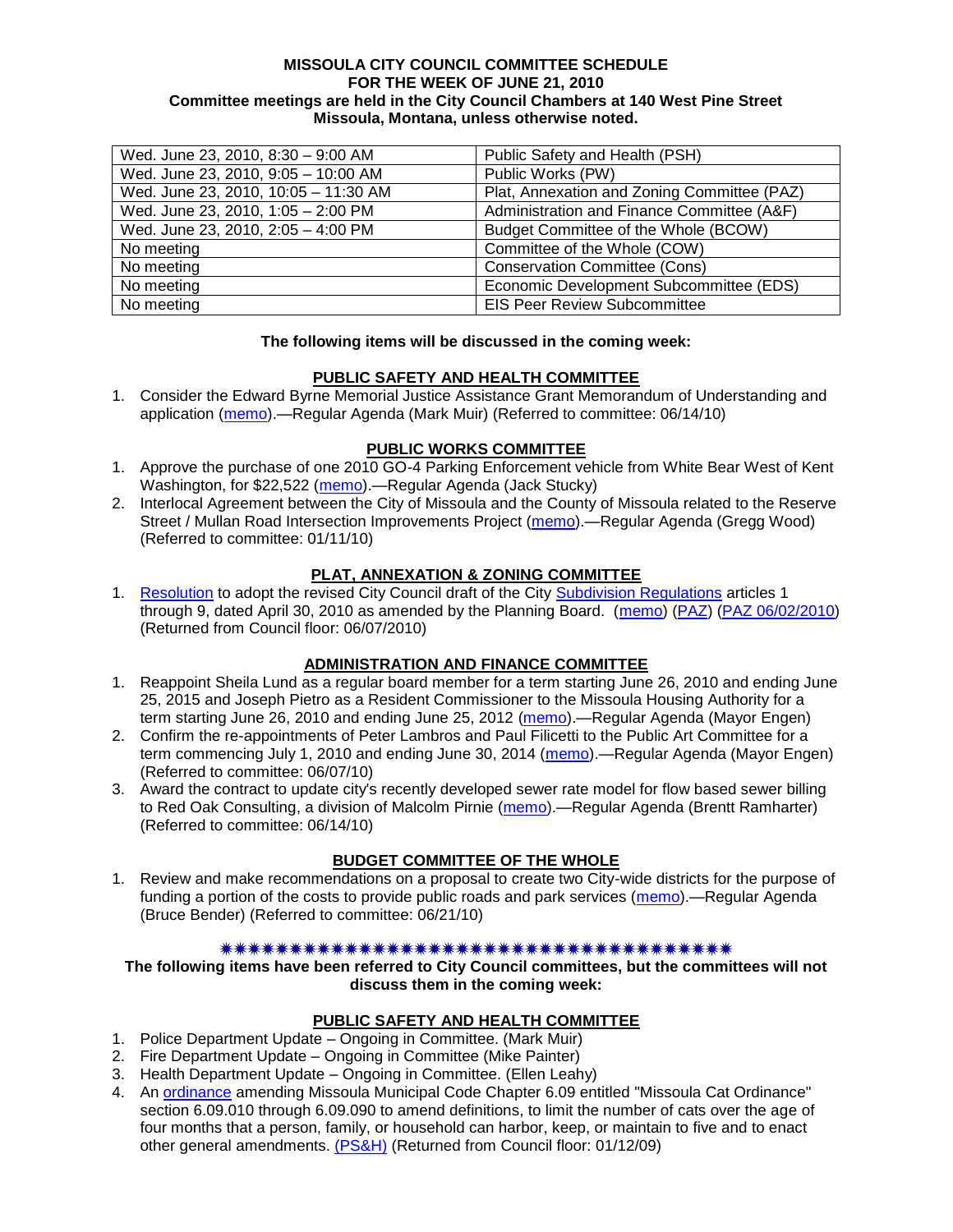5. An [ordinance](ftp://ftp.ci.missoula.mt.us/Packets/Council/2008/2008-12-15/DogOrdinance--PSHrevisions.pdf) amending Missoula Municipal Code Title 6 entitled "Animals" generally amending Chapter 6.04 entitled "Animals Running at Large" and Chapter 6.08 entitled "Dogs and Pet Shops," increasing the fee when an animal is impounded and establishing a fee for a boarding kennel license. [\(PS&H\)](ftp://ftp.ci.missoula.mt.us/Packets/Council/2008/2008-12-15/081210psh.pdf) (Returned from Council floor: 01/12/09)

## **CONSERVATION COMMITTEE**

1. Appoint one member to the position of a Transportation Sector representative to the Greenhouse Gas & Energy Conservation Team for the term starting immediately, and ending on July 31, 2011 [\(memo\)](http://www.ci.missoula.mt.us/DocumentView.aspx?DID=4118).—Regular Agenda (Marty Rehbein) (Referred to committee: 06/21/10)

# **PLAT, ANNEXATION & ZONING COMMITTEE**

- 1. Annexation. (see separate list at City Clerk's Office for pending annexations) (Ongoing in Committee)
- 2. Update the Rattlesnake Valley Comprehensive Plan Amendment [\(memo\)](ftp://ftp.ci.missoula.mt.us/Packets/Council/2007/2007-04-02/Referrals/Rattlesnake_Plan_Update_referral.pdf).—Regular Agenda (Dave Strohmaier) (Referred to committee: 04/02/07)
- 3. Request to rezone the property legally described as Lot 3 of Scott Street Lots Subdivision, located in Section 16, T13N, R19W, P.M.M. form D (Industrial) to I-1 (Light Industrial), based on the finding of fact and conclusions of law. (PAZ [05/21/08\)](ftp://ftp.ci.missoula.mt.us/Packets/Council/2008/2008-06-02/080521paz.pdf) (Returned from Council floor: 6/2/08)
- 4. Ongoing discussion of City planning issues with members of the Planning Board.—Regular Agenda (Bob Jaffe) (Referred to committee: 3/20/06)
- 5. Discuss the implications of the Sonata Park court case [\(memo\)](http://www.ci.missoula.mt.us/DocumentView.aspx?DID=3268).—Regular Agenda (Bob Jaffe) (Referred to committee: 03/08/10)
- 6. Discussion of OPG's [task list](http://www.ci.missoula.mt.us/DocumentView.aspx?DID=3837) and workload.—Regular Agenda (Mike Barton) (Referred to committee: 06/12/06)

## **ADMINISTRATION AND FINANCE COMMITTEE**

- 1. Approve claims. (Ongoing) (Consent Agenda)
- 2. Approve journal vouchers. (Ongoing) (Consent Agenda)
- 3. Approve budget transfers. (Ongoing) (Consent Agenda)
- 4. An ordinance amending the municipal code as it relates to bike licensing. [\(A&F\)](ftp://ftp.ci.missoula.mt.us/Packets/Council/2008/2008-12-15/081210af.pdf) (Returned from council floor: 12/15/08)
- 5. Implications of establishing maintenance districts. [\(memo\)](ftp://ftp.ci.missoula.mt.us/Packets/Council/2009/2009-05-11/Referrals/MaintenanceDistricts.pdf) Regular Agenda (Bob Jaffe) (Referred to committee: 05/11/09)
- 6. Clarify position of council member who also serves on the board of a non-profit agency that has dealings with the city. [\(memo\)](http://www.ci.missoula.mt.us/DocumentView.aspx?DID=1840) – Regular Agenda (Ed Childers) (Referred to committee: 07/20/2009)
- 7. [Resolution](http://www.ci.missoula.mt.us/DocumentView.aspx?DID=2373) of the Missoula City Council establishing a tourism business improvement district consisting of non-contiguous lands within the City of Missoula for the purpose of aiding tourism, promotion and marketing within the district. [\(Exhibit A\)](http://www.ci.missoula.mt.us/DocumentView.aspx?DID=2090) [\(Exhibit B\)](http://www.ci.missoula.mt.us/DocumentView.aspx?DID=2374) [\(memo\)](http://www.ci.missoula.mt.us/DocumentView.aspx?DID=2097) [\(A&F\)](http://www.ci.missoula.mt.us/Archive.aspx?ADID=1172) (Returned from Council floor: 10/05/09)
- 8. Review the FY 2011-15 capital improvement projects (CIP). [\(memo\)](http://www.ci.missoula.mt.us/DocumentView.aspx?DID=3522) Regular Agenda (Brentt Ramharter) (Referred to committee: 04/19/2010)
- 9. Resolution approving the project and authorizing the bond issuance for Sussex School Economic Development Bonds in the approximate aggregate principal amount not to exceed \$900,000 [\(memo\)](http://www.ci.missoula.mt.us/DocumentView.aspx?DID=3886).—Regular Agenda (Brentt Ramharter) (Referred to committee: 05/24/10)
- 10. Amend Council rules to change the Council's regular meeting schedule to two meetings per month [\(memo\)](http://www.ci.missoula.mt.us/DocumentView.aspx?DID=4027).—Regular Agenda (Marty Rehbein) (Referred to committee: 06/07/10)
- 11. Authorize the Mayor to sign a contract between the City of Missoula and Northwestern Energy to conduct Green Blocks Pilot Project home energy audits using Energy Efficiency and Conservation Block Grant (EECBG) funds under the American Recovery and Reinvestment Act [\(memo\)](http://www.ci.missoula.mt.us/DocumentView.aspx?DID=4035).—Regular Agenda (Chase Jones) (Referred to committee: 06/07/10)

# **PUBLIC WORKS COMMITTEE**

- 1. Consider the sizes of grease interceptors for the restaurant industry [\(memo\)](ftp://ftp.ci.missoula.mt.us/Packets/Council/2008/2008-04-21/Referrals/Industrial_waste_restaurants.pdf).—Regular Agenda (Stacy Rye and Bob Jaffe) (Referred to committee: 04/21/08)
- 2. Consider restructuring the city's Sewer Loan Program along the lines of the recently approved change to the Sidewalk & Curb Loan Fund.—Regular Agenda (Ed Childers) (Referred to committee: 06/26/06)
- 3. Review infrastructure conditions at the locations of serious and fatal traffic accidents: 2007-2009 [\(memo\)](http://www.ci.missoula.mt.us/DocumentView.aspx?DID=3031).—Regular Agenda (Jason Wiener) (Referred to committee: 01/25/10)
- 4. Resolution to restore vacated Inez Street at South 2<sup>nd</sup> Street to the public trust and public use, and vacate a public access easement that was a condition of the vacation [\(memo\)](http://www.ci.missoula.mt.us/DocumentView.aspx?DID=3573).—Regular Agenda (Carla Krause) (Referred to committee: 04/26/2010)